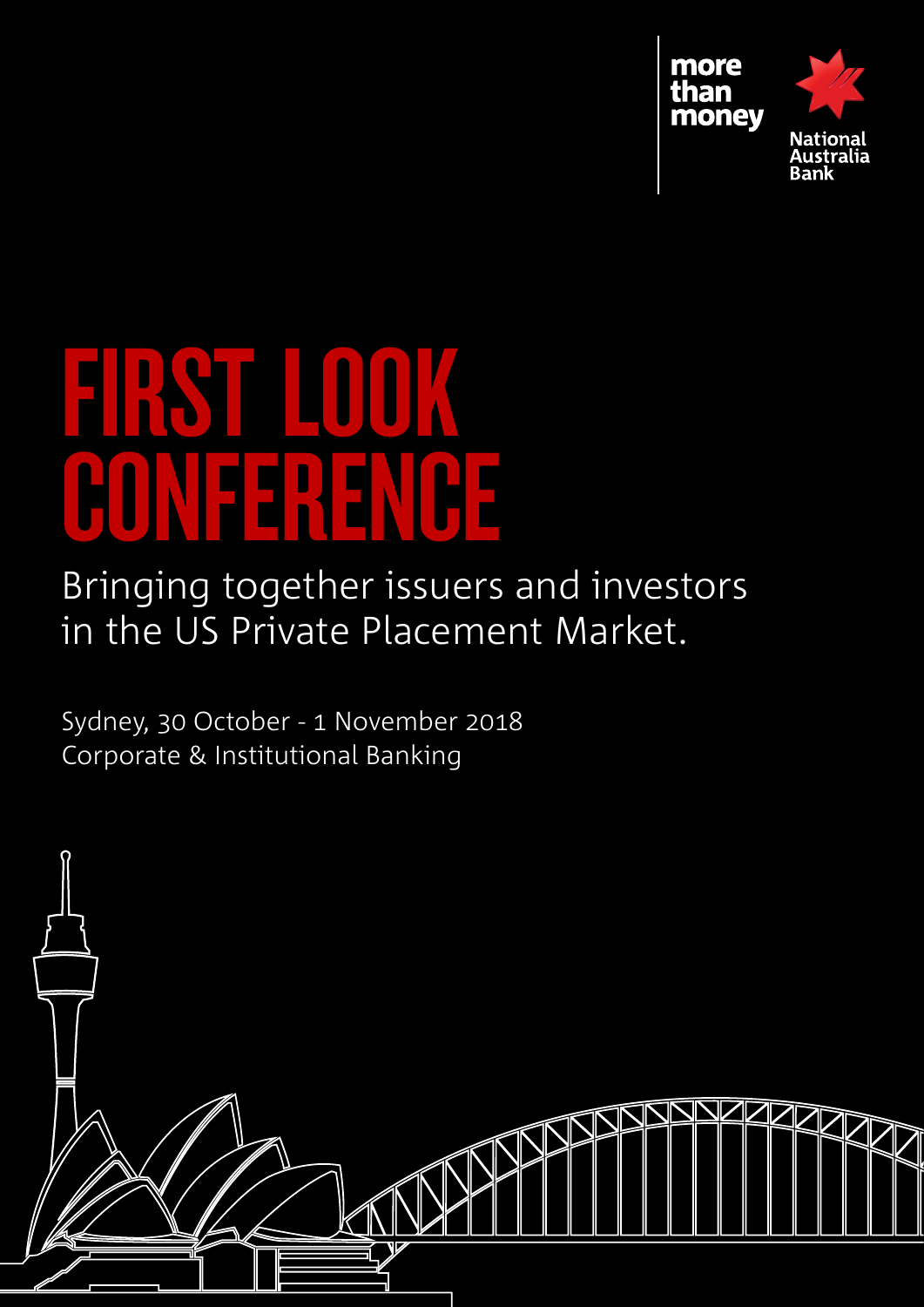## NAB'S First Look conference SYDNEY, 30 october - 1 November 2018

While public markets may ebb and flow for companies that need to raise debt or equity capital, private markets can provide consistent and steadfast support through good times and bad.

That was one of the key takeaways from National Australia Bank's First Look Conference, held on 30 October 2018 to 1 November 2018 in Sydney, which brought together long-term US investors and Australian companies that are considering raising debt in the US Private Placement (USPP) market.

About 20 large US institutional investors including MetLife and Voya met with over 35 Australian and New Zealand corporates across a range of sectors – infrastructure, property, utilities and universities – to discuss current prospects for issuance in the US Private Placement market.

For Australian issuers, the US Private Placement market offers several advantages over issuing bonds in the public market. Top of the list are:

- The opportunity to issue longer-dated debt than is usually available in the Australian corporate bond market – tenors of 10, 20 or even 30 years;
- • Flexibility to offer large or small tranches investors have appetite for both;
- Long-term relationships between issuer and investor.

Sydney Airport turned to the US Private Placement market for the second time in October 2018, issuing senior secured notes with maturities of up to 30 years to address residual funding needs following their Euro note issuance earlier in the year.

"We looked to the USPP market to capture very long dated Aussie dollar demand at sharp pricing. We partnered with NAB to raise A\$400 million across 15, 20, 25 and 30-year tenors, creating a new frontier of debt maturities that served to further spread and lengthen our debt maturity profile," Michael Momdjian, Treasurer at Sydney Airport, told the conference.

Sydney Airport typically taps US 144(a) and Euro markets, but Mr Momdjian added: "The significant level of demand and superior outcomes achieved as part of this transaction has us keeping a closer eye on the USPP market going forward."

Australian airports are thriving on growth in migration and tourism, with new routes and airlines being added. Domestic airlines have added a combined 1.2 million international seats in the last financial year.

Melbourne Airport is looking to add a third runway and supporting infrastructure to boost capacity. Alice Van Der Geest, Treasurer at Melbourne Airport, said the planned third runway will support growth in future capacity from 37 million passengers annually to almost 70 million passengers by 2038. "We need to invest because they are coming so we need to ensure that we invest in future capacity."

She noted each issuing market offered different benefits of flexibility and duration. "You have to define where you want to be in terms of duration. We are a critical infrastructure asset, there for the long term – so long duration is better," Ms Van Der Geest said.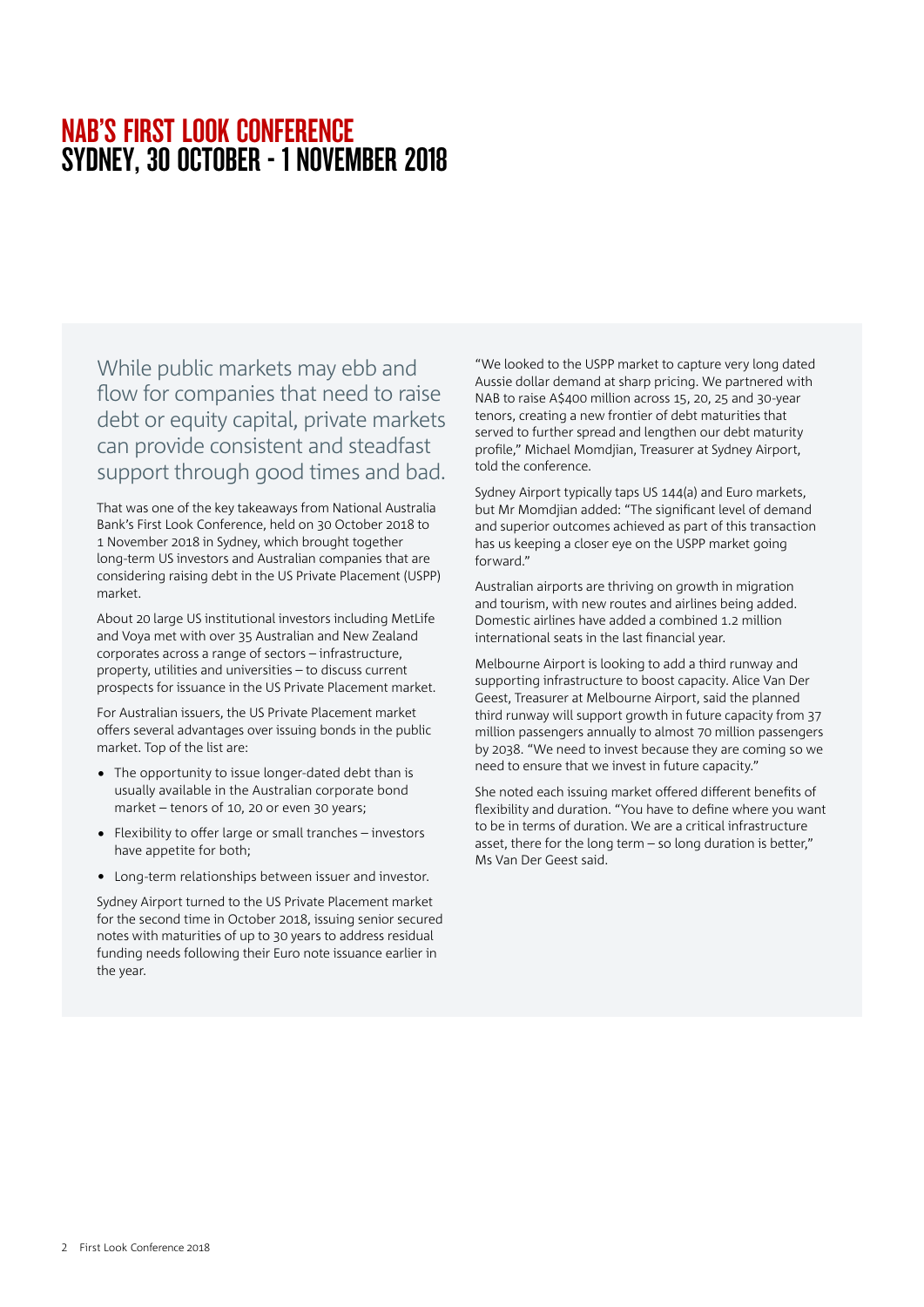## NAB'S First Look conference SYDNEY, 30 october - 1 November 2018

### "The USPP market is essentially an extension of our domestic capital market"

Eric Williamson, EGM, Corporate Finance at NAB.

#### Longer time horizons

For domestic borrowers, the Australian corporate bond market is heavily weighted to short duration of issuance in tenors of five to seven years.

By contrast, the US Private Placement market provides a major funding opportunity for Australasian issuers by offering significant liquidity for companies requiring tenor longer than seven years -- especially for those sectors that have a longer time horizon than the local market can provide.

#### **2018 YTD issuance volume by tenor and market**

**2018 YTD US Private Placement issuance by sector**



25% 21% 20% 15% 14% 11% 11% 10% 9% 8% 8% 10%  $\frac{5\%}{4\%}$   $\frac{4\%}{4\%}$ 5%  $0\%$ Other Energy Utility roperty nfrastructure Leisure Consumer Consumer Transportation Financial Industrial ndustrial Infrastructure Transportation Source: Private Placement Monitor, NAB

"To some extent, population growth has run ahead of infrastructure," said Eric Williamson, Executive General Manager, Corporate Finance at NAB. "And there's now a lot of construction in the pipeline, catching up to support that expansion."

He noted Australia has been at the forefront of encouraging private investment in infrastructure such as the asset recycling schemes that some state governments have used to fund new infrastructure.

Rail infrastructure is gaining particular attention, with proposals being considered for an inland rail project connecting Melbourne and Brisbane; the Metro Tunnel under construction in Melbourne with five new underground stations; and a proposed study for a Melbourne Airport Rail Link.

As a small, open economy, Australia has always had to import capital to finance its activities. Foreign investors have consistently supported the economy, and Australia's largest investor is the United States, according to the Department of Foreign Affairs and Trade.

"USPP investors play a critical role in our system providing duration and reliable funding through the cycle. From my perspective, the USPP market is essentially an extension of our domestic capital market," Mr Williamson said.

Utility sector companies, like infrastructure issuers, often wish to secure their funding for a longer period than the five-to-seven year sweet spot of the domestic market.

"For our last issue (in 2016), very much the driver would have been around tenor," said Bláthnaid Byrne, Group Treasurer at AGL Energy.

"We had three tranches: 10-year, 12-year and 15-year, and 15 years was largest. We were very happy with the outcome and definitely will look to return," Ms Byrne said.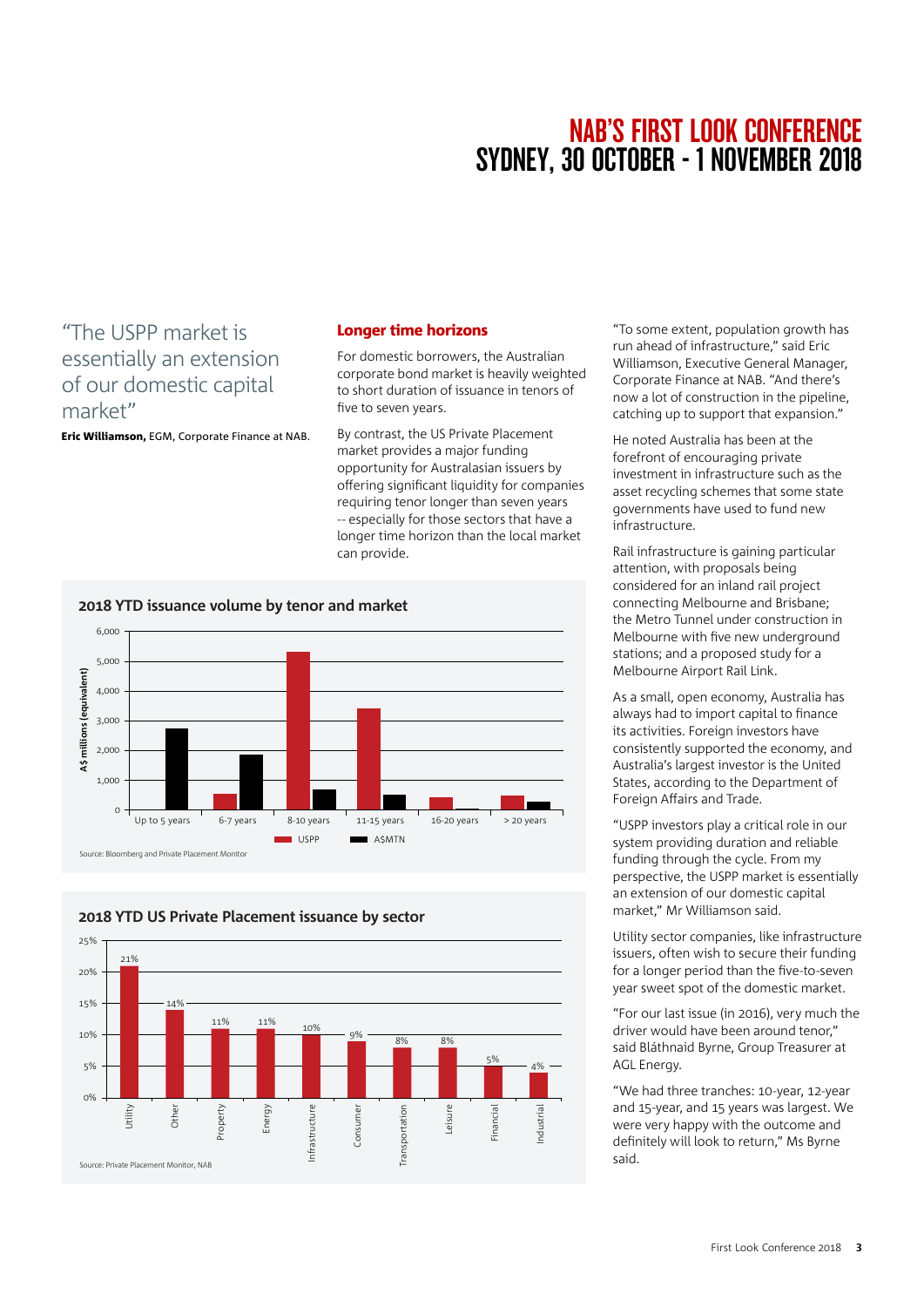## NAB'S First Look conference SYDNEY, 30 october - 1 November 2018

#### Investors aim to diversify

US Private Placements play a major role in the portfolios of many US pension funds and insurance companies. These long-tenored assets match the liability book of an insurance company nicely, and they provide protections that many other financial instruments cannot.

"We're interested in longer duration assets and diversifying our fixed income portfolio, which is heavily weighted to US public bond issuers," said Peter DeFazio, Managing Director at AIG Investments+. The US insurer's Investments group has over \$320 billion in assets under management.

For issuers, the longer tenor and flexibility on tranching and total debt size provides diversity to a company's debt book and complements bank debt.

With its long-term time horizon, the US Private Placement market has also been consistently open even when other markets have been shut. "It's more reliable through the cycle than you generally see through our domestic markets," said Lilly Cheung, Group Treasurer at diversified property group GPT Group.

Often US Private Placements are the most competitively priced compared to alternate debt market options.

"Most importantly, US Private Placements can create a mutually beneficial relationship between debt investor and company management that is rarely seen in any other capital market," said Geoffrey Schmidt, General Manager, Corporate Finance North America at NAB.

#### Long-term relationships

The main alternative to the USPP market in the United States is the 144(a) market, which caters to similar investors with similar investment horizons. But with issues up to sizes of US\$2-3 billion, the investors may never be known to the issuers.

"In the US Private Placement market investors, big or small, will meet with key treasury staff at the companies where they invest. This closer relationship fosters better communication during good times and more importantly, during turbulent times," Mr Schmidt said. US Private Placements also have one of the highest recovery rates in the fixed income asset class when things go wrong.

Michael Bradburn, Chief Financial Officer at Australian utility Ausgrid, said in his keynote address to the conference that the long-term relationships and reliability of the market were key factors in approaching the US Private Placement market.

Following its part-privatisation by the NSW Government in 2016, with Aussie super funds IFM and AustralianSuper buying 50.4% of the utility, Ausgrid had around A\$12 billion in bank debt, which it had to progressively refinance – and very little time to get the ball rolling.

Ausgrid raised US\$1.885 billion in a multicurrency, multi-tenor US Private Placement deal, attracting 33 investors in the largest ever cross-border USPP.

"They are sophisticated investors who will take the time to understand you and your credit. The relationships you build with these investors will be with you for the long run," Mr Bradburn said.

#### Investors see new opportunities in property

The build-to-rent market has the potential to create a new institutional investment asset class that could also help to improve housing affordability in Australia, the NAB First Look Conference was told.

As an institutional asset class, the build-to-rent market has performed well in the United States and the UK, where projects often command a rent premium, according to senior industry experts.

The conference also heard that while the Australian residential property market has moderated, there are pockets of strength in the industrial, office and retail property sectors.

**Read more insights from the** [First Look](https://business.nab.com.au/investors-see-new-opportunities-in-property-32268/)  [Property Panel](https://business.nab.com.au/investors-see-new-opportunities-in-property-32268/).

"We're interested in longer duration assets and diversifying our fixed income portfolio."

Peter DiFazio, Managing Director at AIG Investments+.